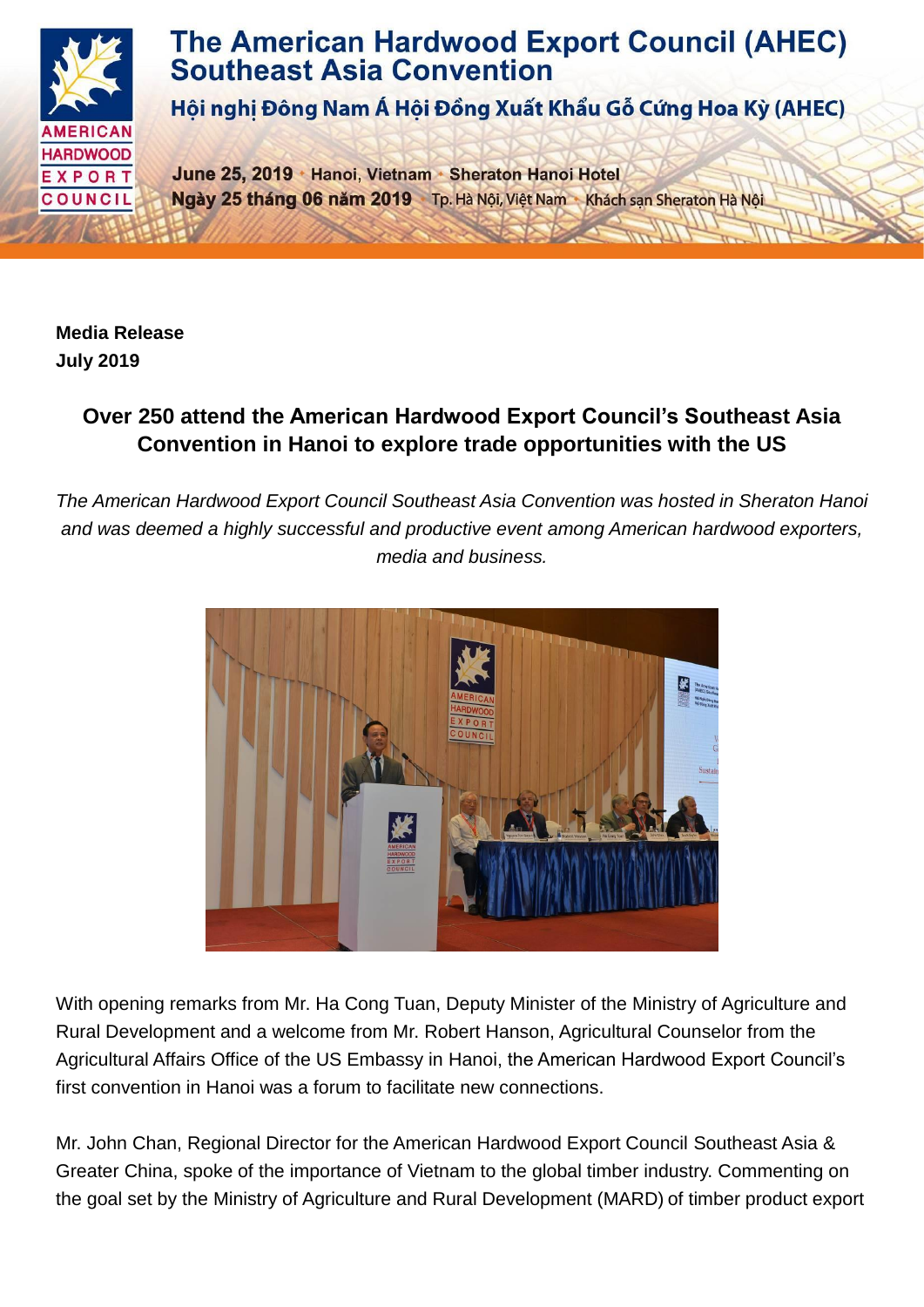

growth of US\$20 billion by 2025, he stated that Vietnam's thriving timber products industry's appetite for American species is expected to continue to grow. The volume of timber exports from the US to Vietnam to feed manufacturing increased by 17.5% in 2018 with further double-digit growth expected in 2019.

These sentiments were backed up by Mr. Scott Seyler, Chairman of the American Hardwood Export Council. He emphasised the important role of Vietnam in the context of the Southeast Asia region as the largest importer of American timber species (79% share). A later presentation by Mr. Judd Johnson, Managing Editor of the Hardwood Market Report reinforced this with data showing that in 2019 Vietnam overtook Canada as the second largest market destination for US exports of hardwood lumber after China. The current strained trade relations between the US and China and their adverse impact on the market were a topic of interest throughout the day and provided a useful context for delegates to review and consider the opportunities this presents for Vietnam.

Mr. Michael Snow, Executive Director of AHEC and Professor Scott Bowe of the University of Wisconsin shared with the audience the story of American hardwoods including the exemplary forest management in the US and high quality processing of the timber. The vast range of species and their application and suitability for furniture and architectural applications alike were discussed. The aesthetic appeal of various American hardwood species and their contemporary application in furniture design were demonstrated in a highly visual presentation by John Kelly, Director of Hospitality for Kaiser, one of Vietnam's largest furniture factories. The presentations concluded with an entertaining foray into the topic of lumber grading by National Hardwood Lumber Association Chief Inspector Dana Spessert. Mr. Spessert's informative and lively presentation made it clear why American hardwood lumber is of such a high quality given the demanding standards applied by the independent grading system that exists in the US.

The day concluded with a networking session where 35 hardwood exporting companies from across the US were able to meet and discuss business with delegates.